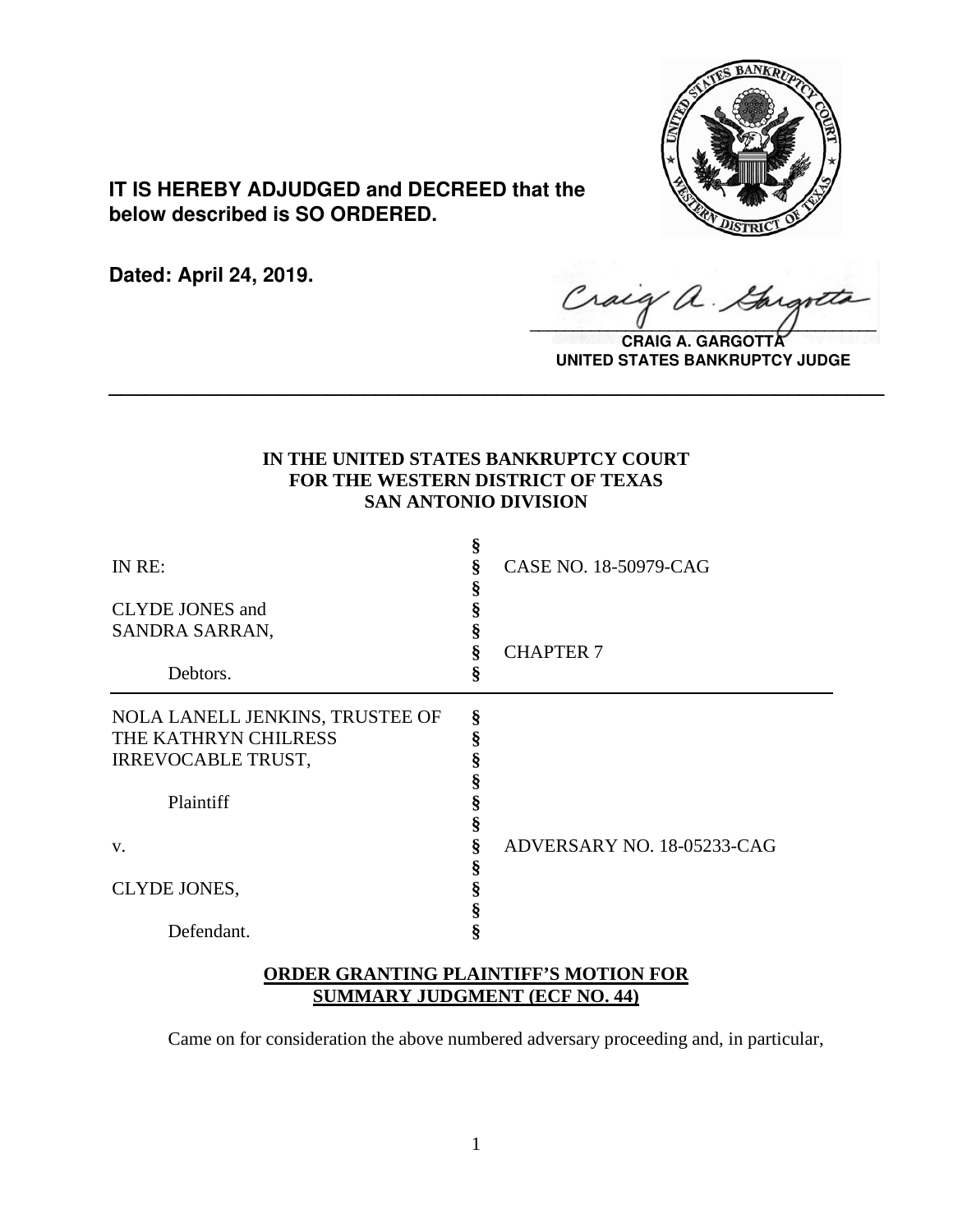Plaintiff's Motion for Summary Judgment (ECF No. 44),<sup>[1](#page-1-0)</sup> Defendant's Affidavit in Response to Plaintiff's Motion for Summary Judgment (ECF No. 46) ("Affidavit in Response"), and Plaintiff's Reply to Defendant's Affidavit in Response to Plaintiff's Motion for Summary Judgment (ECF No. 47) ("Plaintiff's Reply"). This Court took the matter under advisement without necessity of a hearing. After considering the pleadings and arguments of counsel contained therein, the Court finds that Plaintiff's Motion for Summary Judgment should be granted.

This Court has jurisdiction over this matter under 28 U.S.C. §§ 1334 (a) and (b). This is a core proceeding under 28 U.S.C. § (b)(2)(I) because it involves determinations as to the dischargeability of debts. Venue is proper under 28 U.S.C. §§ 1408 and 1409. This matter is referred to the Court pursuant to the District Court's Standing Order of Reference.

## **FACTUAL AND PROCEDURAL HISTORY**

On November 18, 2016, Nola Lanell Jenkins, Trustee of the Kathryn Childress Irrevocable Trust ("Plaintiff") filed a Statement of Claim requesting a FINRA Customer Dispute Resolution Arbitration (the "FINRA Arbitration") against Clyde Jones ("Defendant"), Rubicon Investment Management & Analytics, LLC ("Rubicon"), Scottrade, Inc. ("Scottrade"), and Michael Heridia ("Heridia"). Plaintiff asserted the following causes of action: violations of the Texas Securities Act, violations of equitable principles of trade and fair dealing, supervision violations, breach of fiduciary duty, negligent training and supervision, and participatory and vicarious liability. (ECF No. 44, Ex. B-1). The causes of action were "related to [Plaintiff's] allegation that Scottrade, Rubicon, [Defendant], and Heridia made unsuitable investments, concentrating [Plaintiff's] portfolio in small cap and penny stocks." (*Id*.) Plaintiff also asserted that Defendant "failed to rebalance [Plaintiff's] portfolio to reduce risk and volatility despite multiple requests." (*Id*.)

<span id="page-1-0"></span><sup>&</sup>lt;sup>1</sup> Unless otherwise noted, all references to "ECF" herein refer to documents filed in Adversary Case No. 18-05233.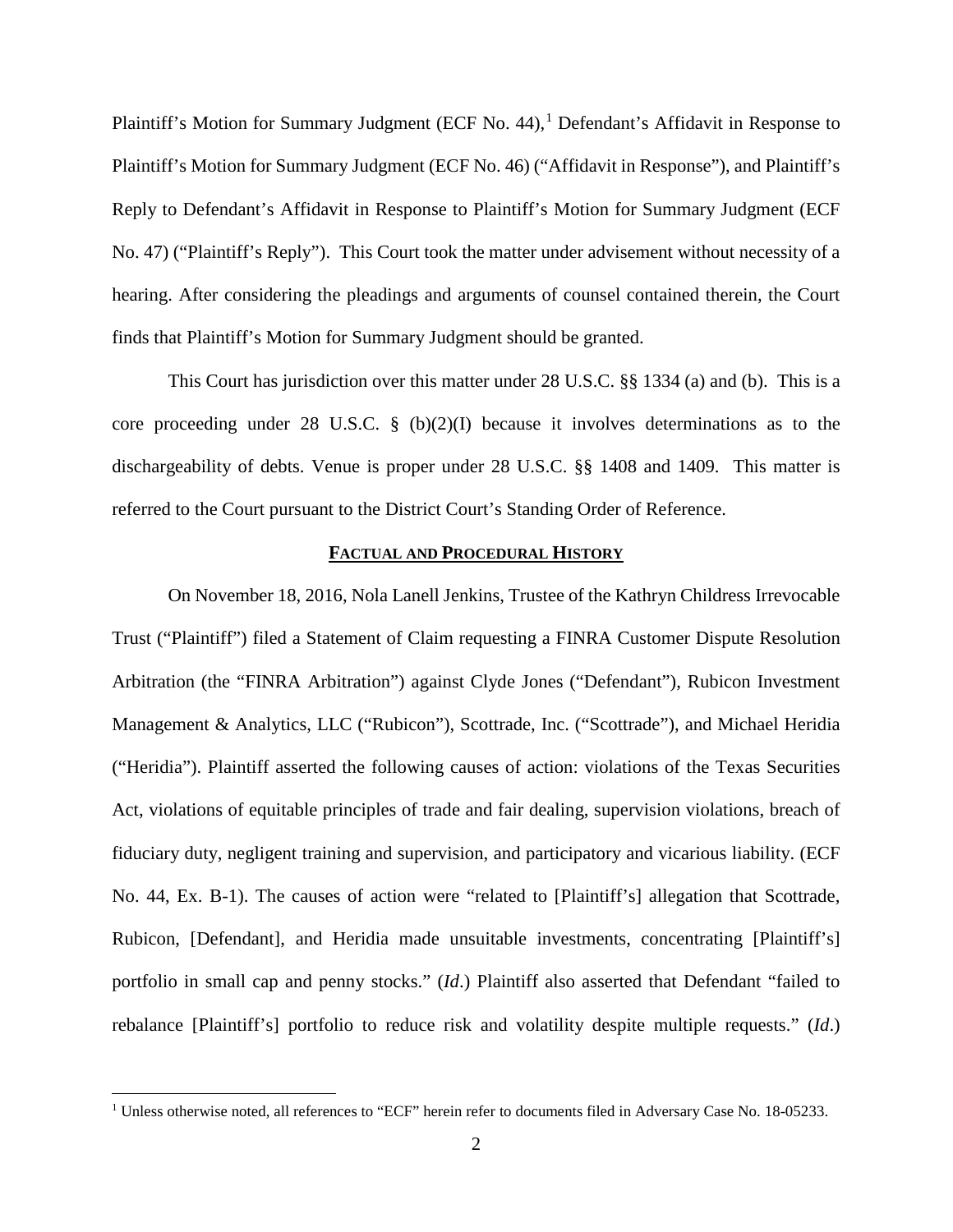Defendant filed a Statement of Answer on January 23, 2017 that requested that Plaintiff take nothing by its claims, and that the FINRA Panel assess all costs associated with this claim against Plaintiff. (*Id*.) Defendant appeared *pro se* at two pre-hearing sessions and eight hearing sessions in front of the all-public panel of the FINRA Office of Dispute Resolution (the "FINRA Panel"). (*Id*.)

After considering "the pleadings, testimony and evidence presented at the hearings," the FINRA Panel issued an Award (the "FINRA Award") on March 26, 2018 that was "decided in full and final resolution of the issues submitted for determination." (*Id*.) The FINRA Award states as follows:

- 1. Clyde Mick Jones is liable for and shall pay to Nola Lanell Jenkins, Trustee of the Kathryn Childress Irrevocable Trust the sum of \$625,000.00 in compensatory damages.
- 2. Clyde Mick Jones is liable for and shall pay to Nola Lanell Jenkins, Trustee of the Kathryn Childress Irrevocable Trust the sum of \$30,000.00 in costs.
- 3. Clyde Mick Jones is liable for and shall pay to Nola Lanell Jenkins, Trustee of the Kathryn Childress Irrevocable Trust the sum of \$250,000.00 in attorneys' fees pursuant to Federal Rules of Civil Procedure Chapter VII, Texas Civil Practices and Remedies Code Chapter 38 & FINRA Rule 2310.
- 4. Any and all claims for relief not specifically addressed herein, including punitive damages, are denied.

(*Id*.) Defendant did not challenge the FINRA Award. On April 26, 2018, Defendant filed an Application to Confirm Arbitration Award in the 166th Judicial District of Bexar County, Texas ("Bexar County District Court"). Also on April 26, 2018, Defendant and co-debtor Sandra Sarran[2](#page-2-0) filed a voluntary petition for relief under Chapter 7 of the Bankruptcy Code (the "Bankruptcy Case"). In the Bankruptcy Case, the Court granted a Motion for Annulment of Stay Nunc Pro Tunc

<span id="page-2-0"></span><sup>&</sup>lt;sup>2</sup> Ms. Sarran is not a party to the captioned adversary proceeding. Defendant and Ms. Sarran's bankruptcy case is filed in this Court under case number 18-50979-cag.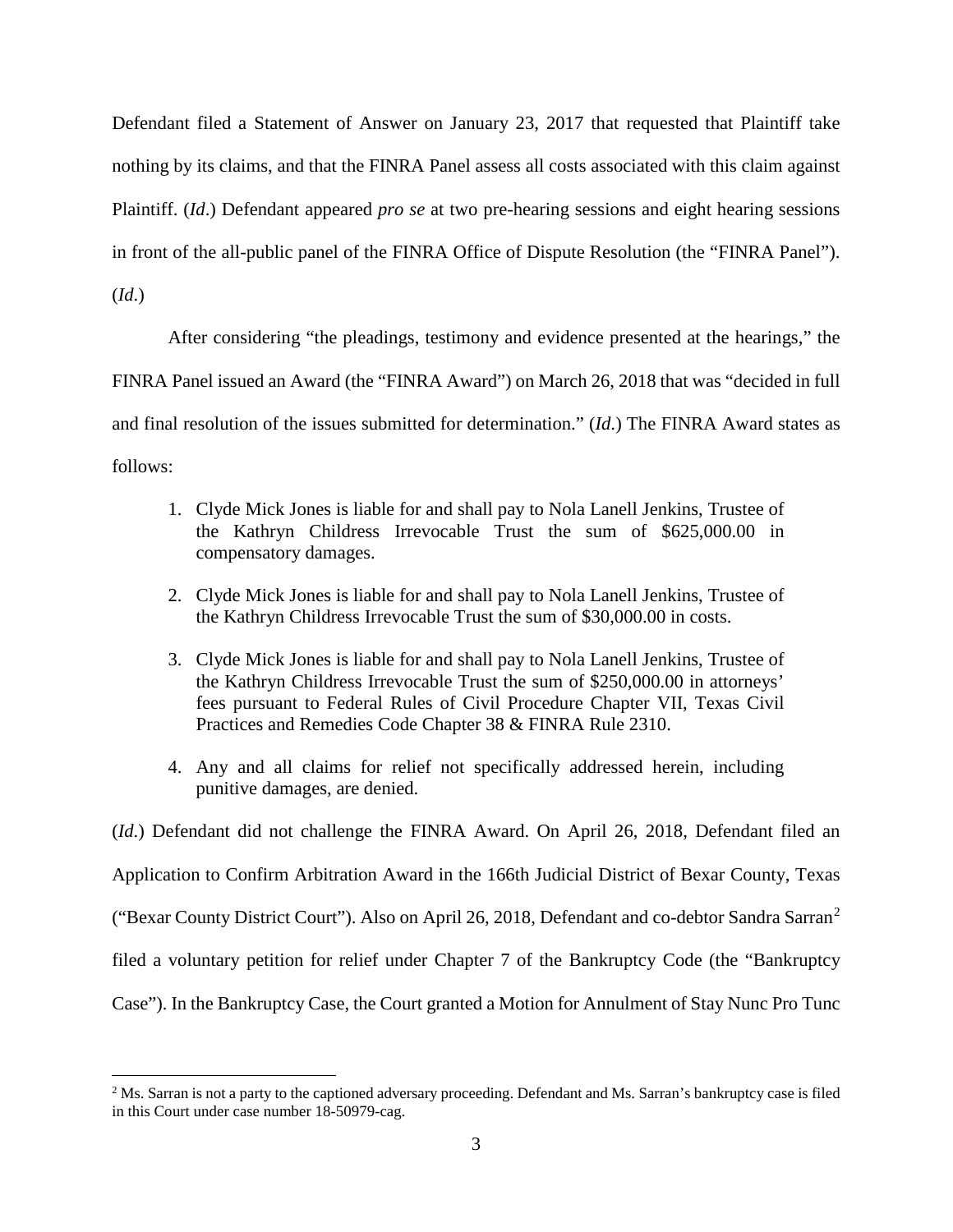under 11 U.S.C. § 362(d)(1) to allow Plaintiff to confirm the FINRA Award in state court. (Case No. 18-50979, ECF No. 26).

Plaintiff initiated this adversary proceeding on June 29, 2018, based on allegations that the FINRA Award is non-dischargeable in Defendant's bankruptcy case pursuant to 11 U.S.C. §§ 52[3](#page-3-0)(a)(4) and (a)(19).<sup>3</sup> On July 31, 2018, Defendant filed Defendant's First Amended Answer and Affirmative Defenses to Plaintiff's Original Complaint (ECF No. 9). On July 31, 2018, Defendant filed Debtor/Defendents' [sic] Rule 12(b)(6) Motion to Dismiss or in the Alternative 12(e) Motion for More Definite Statement and Motion to Reinstate Stay (ECF No. 5) ("Rule 12(b)(6) Motion"), which was denied for reasons stated on the record at an oral ruling held on November 28, 2018. [4](#page-3-1) (ECF No. 29).

On February 7, 2019, Plaintiff filed Plaintiff's Motion for Summary Judgment ("Motion for Summary Judgment") (ECF No. 44). In the Motion for Summary Judgment, Plaintiff seeks judgment that any and all amounts awarded to Plaintiff in the FINRA Arbitration are nondischargeable debts under §§  $523(a)(4)^5$  $523(a)(4)^5$  and (a)(19). The Motion for Summary Judgment also requests that Defendant pay all costs and attorneys' fees associated with work performed in the captioned adversary proceeding. On February 21, 2019, Defendant filed the Affidavit in Response (ECF No. 46). Defendant's Affidavit in Response argues that the FINRA Award did not contain findings of facts regarding wrongful behavior on his part, that Plaintiff has never submitted any facts to support its accusations of "fraud, breach of fiduciary duty, churning, violations of securities

<span id="page-3-0"></span><sup>&</sup>lt;sup>3</sup> Unless otherwise indicated, all references hereinafter are to 11 U.S.C. et seq.

<span id="page-3-1"></span><sup>4</sup> The Court issued a *Sua Sponte* Order Striking Debtor/Defendant's Request to Reinstate Stay (ECF No. 12) on August 3, 2018, which struck a section of the Rule 12(b)(6) Motion that asked for the Court to reinstate the automatic stay. Debtor's request for dismissal for failure to state a claim under Fed. R. Bankr. P. 7012(b)(6) and alternative request for more definite statement under Fed. R. Bankr. P. 7012(e) were denied at an oral ruling on November 28, 2018. (ECF No. 29).

<span id="page-3-2"></span> $5$  The Motion for Summary Judgment does not provide any factual or legal argument on its § 523(a)(4) claims. As such, the Court will only address the  $\S$  523(a)(19) claims.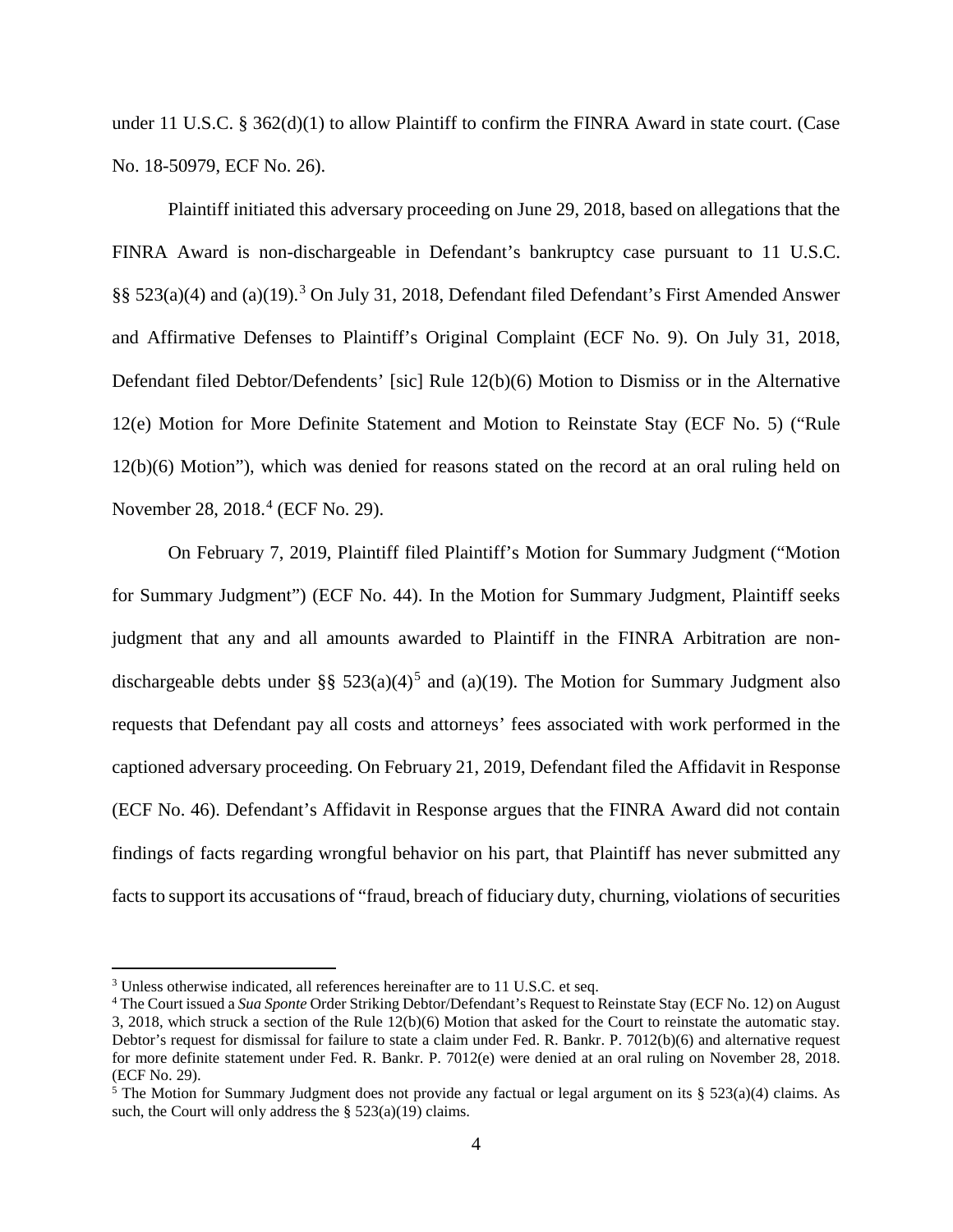statutes, and other types of wrongful conduct," and that punitive damages were specifically denied in the award itself. ( ECF No. 46, ¶ A). Defendant's Affidavit in Response included a memorandum (the "Memorandum") citing to various cases that was prepared by a third-year student at St. Mary's University School of Law. On February 28, 2019, Plaintiff filed Plaintiff's Reply (ECF No. 47), which asserts that Defendant's Affidavit in Response is a flawed attempt to relitigate the liability that has already been established by the FINRA Award. Plaintiff's Reply also argues that Defendant's Affidavit in Response does not respond to the arguments made in the Motion for Summary Judgment, and that Court should disregard the attached Memorandum in its entirety under Federal Rules of Civil Procedure 56(c)(4) and (e) because it is not based on Defendant's personal knowledge.

## **STANDARD OF REVIEW**

Summary judgment is appropriate "if the pleadings, depositions, answers to interrogatories, and admissions on file, together with the affidavits, if any, show that there is no genuine issue as to any material fact and that the moving party is entitled to a judgment as a matter of law." Fed. R. Civ. P. 56(c); *Celotex Corp. v. Catrett*, 477 U.S. 317, 322 (1986). Initially, the movant must demonstrate lack of evidence supporting the nonmovant's case. *See Celotex Corp.*, 477 U.S. at 323. The burden then shifts to the nonmovant to present evidence that there is a genuine issue for trial. *Id.* at 324. A party cannot overcome summary judgment with "conclusory allegations, unsubstantiated assertions, or 'only a scintilla of evidence.'" *Davis v. Fort Bend Cnty.*¸765 F.3d 480, 484 (5th Cir. 2007) (quotation omitted). The Court must view all evidence in the light most favorable to the non-moving party. *Crawford v. Formosa Plastics Corp. La.*, 234 F.3d 899, 902 (5th Cir. 2000). If summary judgment is appropriate, the Court may resolve the case as a matter of law. *Celotex Corp.*, 477 U.S. at 323.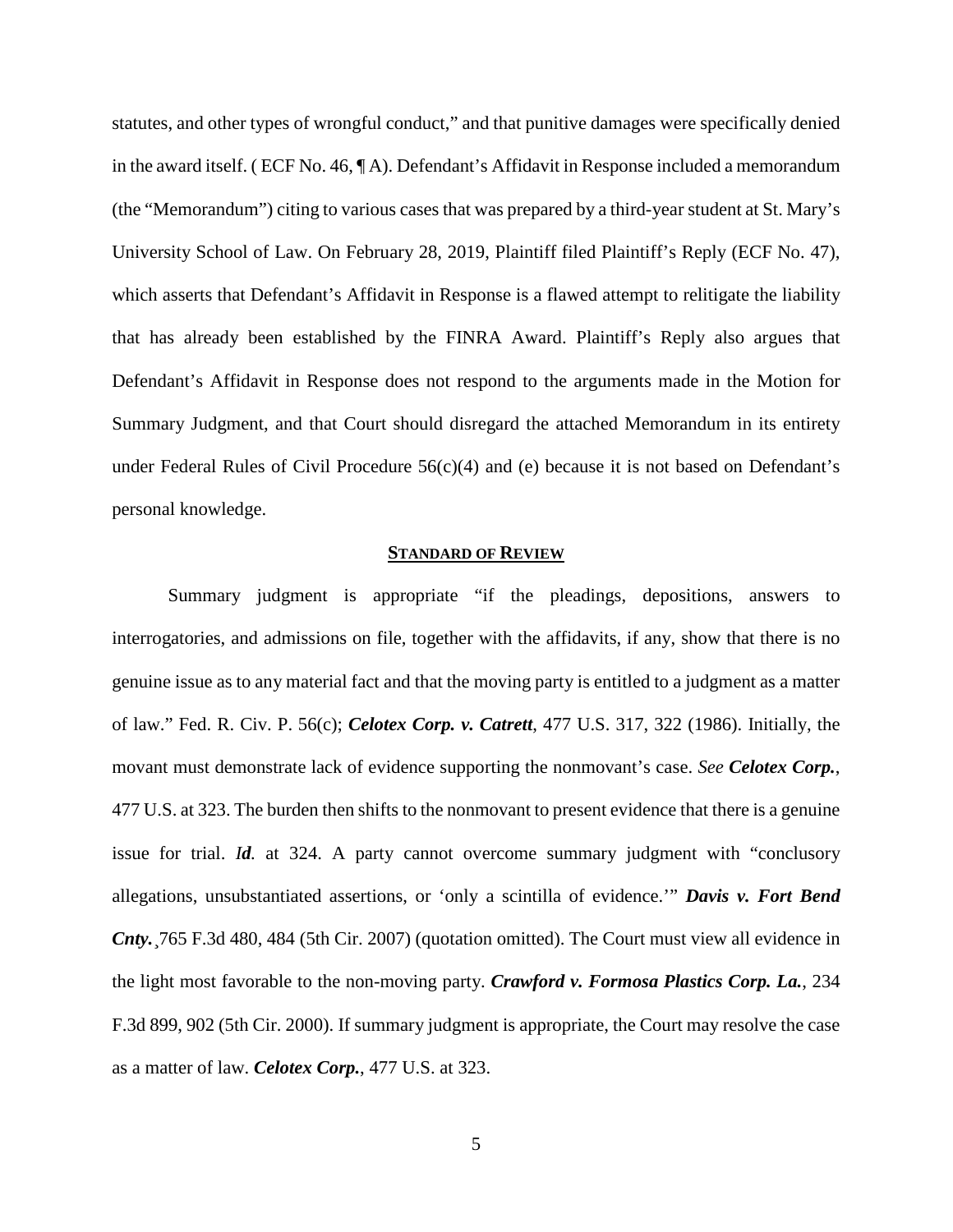#### **LEGAL ANALYSIS**

## **A. Applicability of Factual Evidence Provided in Defendant's Affidavit in Response and Memorandum in Response to Plaintiff's Motion for Summary Judgment**

 The Court agrees with Plaintiff that Defendant's Affidavit in Response and the Memorandum are deficient. Federal Rule of Civil Procedure  $56(c)(4)$ , which is applicable in bankruptcy cases under Federal Rule of Bankruptcy Procedure  $7056(c)(4)$ , permits a party to submit an affidavit to support or oppose a motion for summary judgment.<sup>[6](#page-5-0)</sup> Fed. R. Bankr. P. 7056(c)(4) ("An affidavit or declaration used to support or oppose a motion must be made on personal knowledge, set out facts that would be admissible in evidence, and show that the affiant or declarant is competent to testify on the matters stated."). Generally, "it is a settled rule in this circuit that an unsworn affidavit is incompetent to raise a fact issue precluding summary judgment." *Nissho-Iwai Am. Corp. v. Kline*, 845 F.2d 1300, 1306 (5th Cir. 1988). Under 28 U.S.C. § 1746, there is a statutory exception that allows unsworn declarations to substitute for the affiant's oath if the statements are made under "penalty of perjury" and verified as "true and correct." *Id*. Courts in the Fifth Circuit have consistently held that "unsworn declarations are insufficient if they are not phrased in a manner that subjects declarant to penalty of perjury." *Steward v. Abbott*, 189 F.Supp.3d 620, 628 (W.D. Tex. 2016); *see also Barraza v. United States*, 526 F.Supp.2d 637, 641 (W.D. Tex. 2007) ("It is essential that statements be under penalty of perjury in order to ensure that affiants cannot circumvent penalties for perjury in signing onto intentional falsehoods.").

In *Nissho-Iwai*, the defendant responded to a motion for partial summary judgment with "her own rendition of facts contained in a notarized, self-described 'affidavit.'" *Id*. at 1305. The

<span id="page-5-0"></span> $6$  Affidavits are not required under Fed. R. Civ. P. 56(c)(1), but if an affidavit is used, it must comply with Rule  $56(c)(4)$ .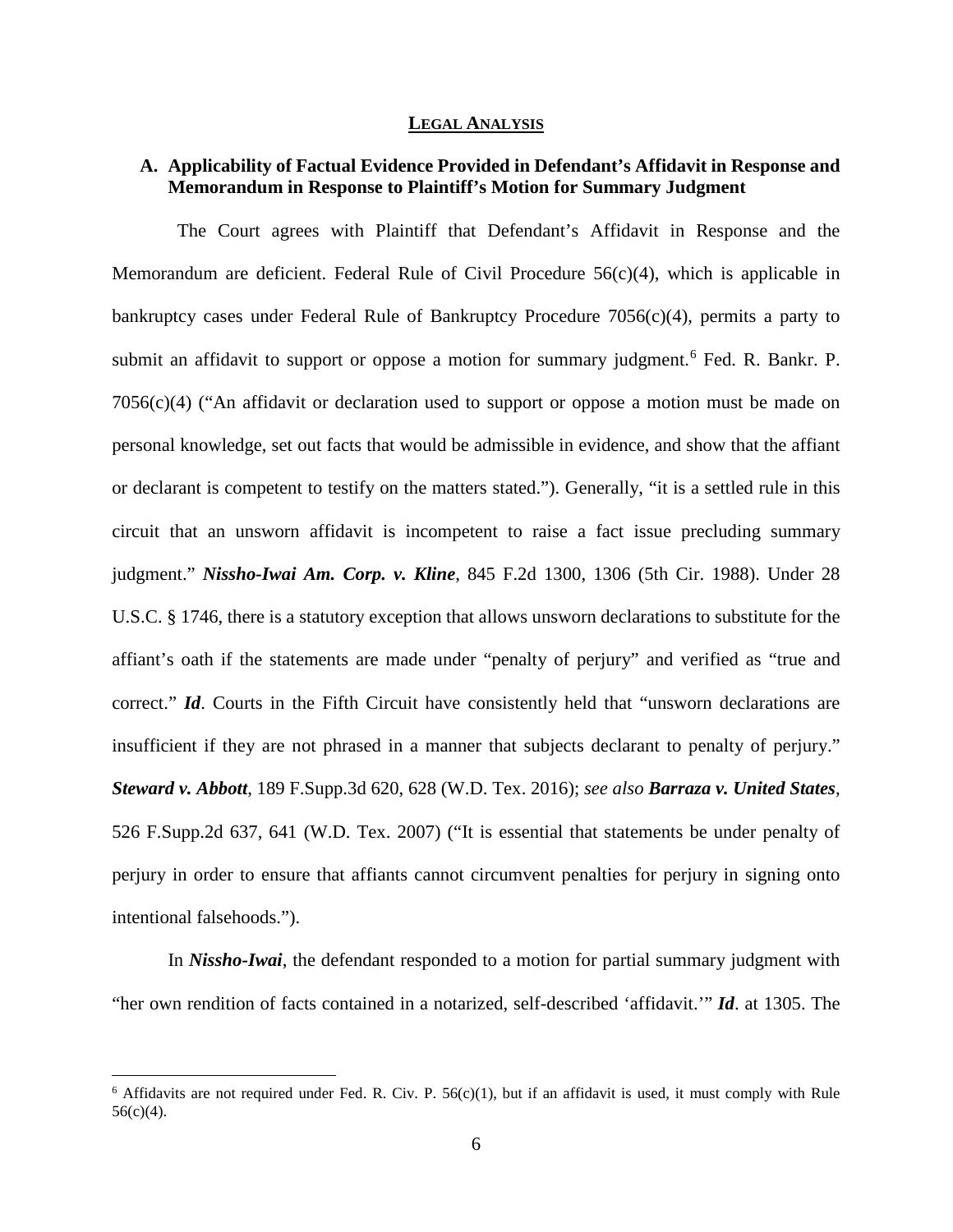defendant's affidavit was neither sworn, nor were its contents stated to be true and correct under penalty of perjury. *Id*. at 1305–06. The Fifth Circuit found that an unsworn affidavit must be disregarded as summary judgment proof if it is not in substantial conformity with 28 U.S.C. § 1746. *Id*. at 1306–07. (citing *Flowers v. Abex Corp.*, 580 F.Supp.1230, 1233 n.2 (N.D. Ill. 1984) to explain that "merely notarizing signature does not transform document into affidavit that may be used for summary judgment purposes").

The Affidavit in Response serves as Defendant's response to the Motion for Summary Judgment and provides a rendition of Defendant's statement of facts in a notarized, self-described affidavit. The Affidavit in Response notes that it was "subscribed and sworn to" before a notary public on February 21, 2019; however, the Affidavit in Response was not verified as true and correct, nor was it made under penalty of perjury. (ECF No. 46). As such, the Affidavit in Response is not in conformity with the requirements of 28 U.S.C. § 1746. Because the Affidavit in Response is not properly documented as sworn under penalty of perjury, the Court cannot consider it as summary judgment evidence. *Nissho-Iwai*, 845 F.2d at 1307. Consequently, the Court will disregard the Affidavit in Response, including the attached Memorandum, in its entirety.<sup>[7](#page-6-0)</sup> The Court will consider other materials in the record to determine whether there are genuine issues of material fact in this matter. Fed. R. Bankr. P. 7056(c)(3) ("The Court need only consider the cited materials, but it may consider other materials in the record.").

<span id="page-6-0"></span> $<sup>7</sup>$  It was improper for Defendant to incorporate the Memorandum prepared by a third-year law student to present his</sup> legal argument. Even if the Court were to consider the Memorandum as a document separate from the Affidavit in Response that is not subject to the verification requirements of 28 U.S.C. § 1746, it does not comply with Fed. R. Bankr. P. 7056(c)(4) because it is not "made on personal knowledge," does not "set out facts that would be admissible in evidence," and does not show that "affiant or declarant is competent to testify on the matters presented." Fed. R. Bankr. P. 7055(c)(4).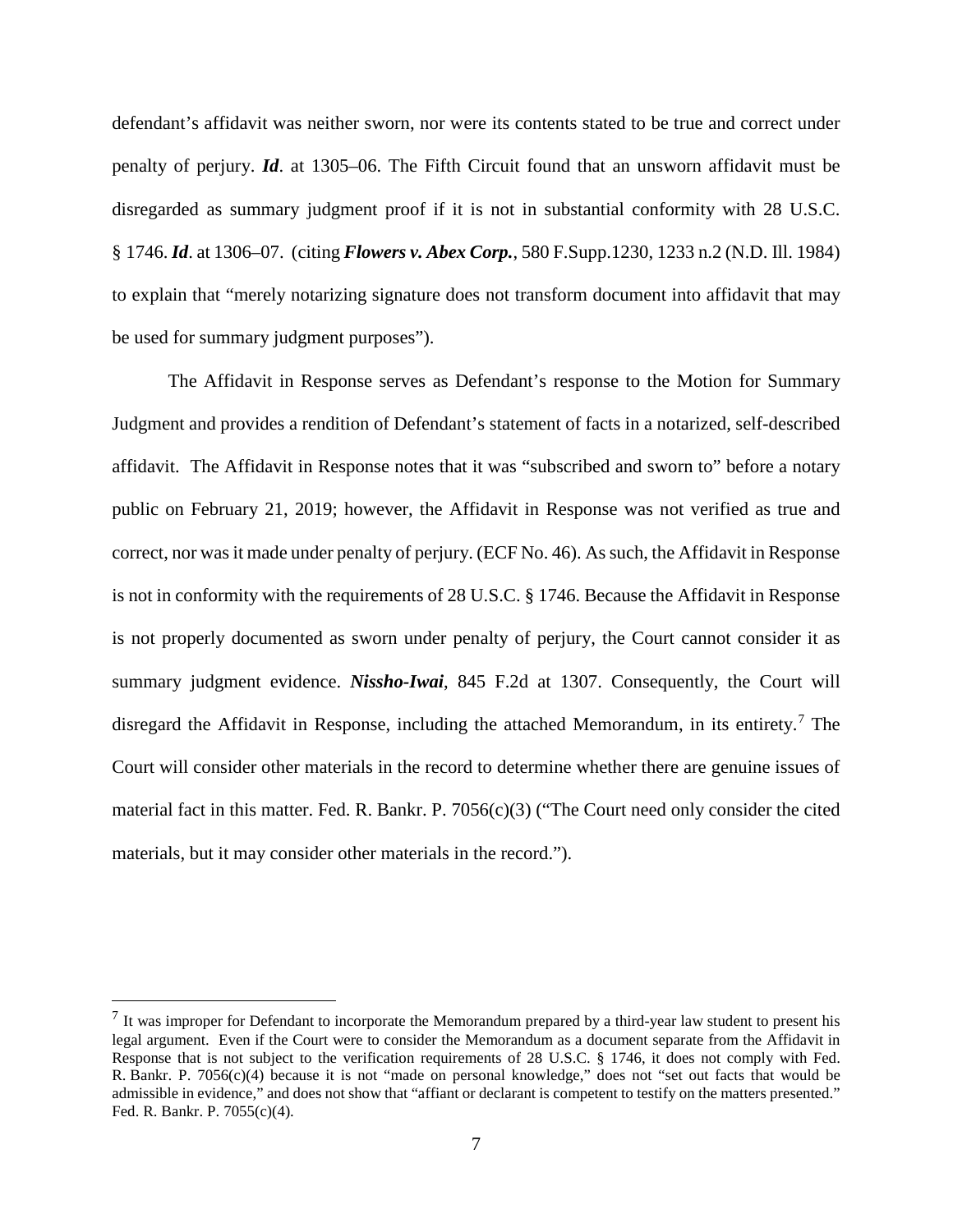# **B. The Bankruptcy Court is the Appropriate Forum for Determining Dischargeability of the FINRA Award**

Plaintiff contends that she is entitled to summary judgment that the \$900,000 FINRA Award is non-dischargeable under 11 U.S.C. §§ 523(a)(4) and (a)(19). As a preliminary matter, Plaintiff asserts that the bankruptcy court is the appropriate forum for determining dischargeability of the FINRA Award. Plaintiff notes that Defendant has "repeatedly stated" that the FINRA Award is *de facto* dischargeable based on a letter issued by the FINRA Office of Dispute Resolution on May 3, 201[8](#page-7-0) (the "FINRA Letter") after the FINRA Award was issued.<sup>8</sup> The FINRA Letter provides that Defendant's association with FINRA member firms would be suspended unless he demonstrated that he either:

- 1. Paid the award in full;
- 2. Entered into a full-executed settlement agreement with the claimant(s), and [his] obligations thereunder [were] current;
- 3. Timely filed an action to vacate or modify an award and such motion [had] not been denied; or
- 4. Filed a petition in bankruptcy and the bankruptcy proceeding is pending, or the bankruptcy court has discharged the award or payment owed under the settlement agreement (collectively the "Rule 9554 enumerated defenses").

(*Motion for Summary Judgment*, ECF No. 44, Ex. B-5). According to Plaintiff, the FINRA Letter simply outlines defenses to Defendant's suspension from FINRA but does not state affirmatively that the FINRA Award is dischargeable.

The Court agrees with Plaintiff that the determination of whether a debt is nondischargeable is a matter of federal bankruptcy law. *Dennis v. Dennis (In re Dennis)*, 25 F.3d 274, 277 (5th Cir. 1994) (citation omitted). The Court also agrees with Plaintiff that the FINRA Letter

<span id="page-7-0"></span> $8$  Regarding the FINRA Letter, Defendant's 12(b)(6) Motion argues that "if the very agency issuing the award believes it may be discharged in bankruptcy, then the mere existence of the award is insufficient to justify a non-discharge of the debt under  $[\S \S 523(a)(4)$  and  $(19)]$ ." (ECF No. 6).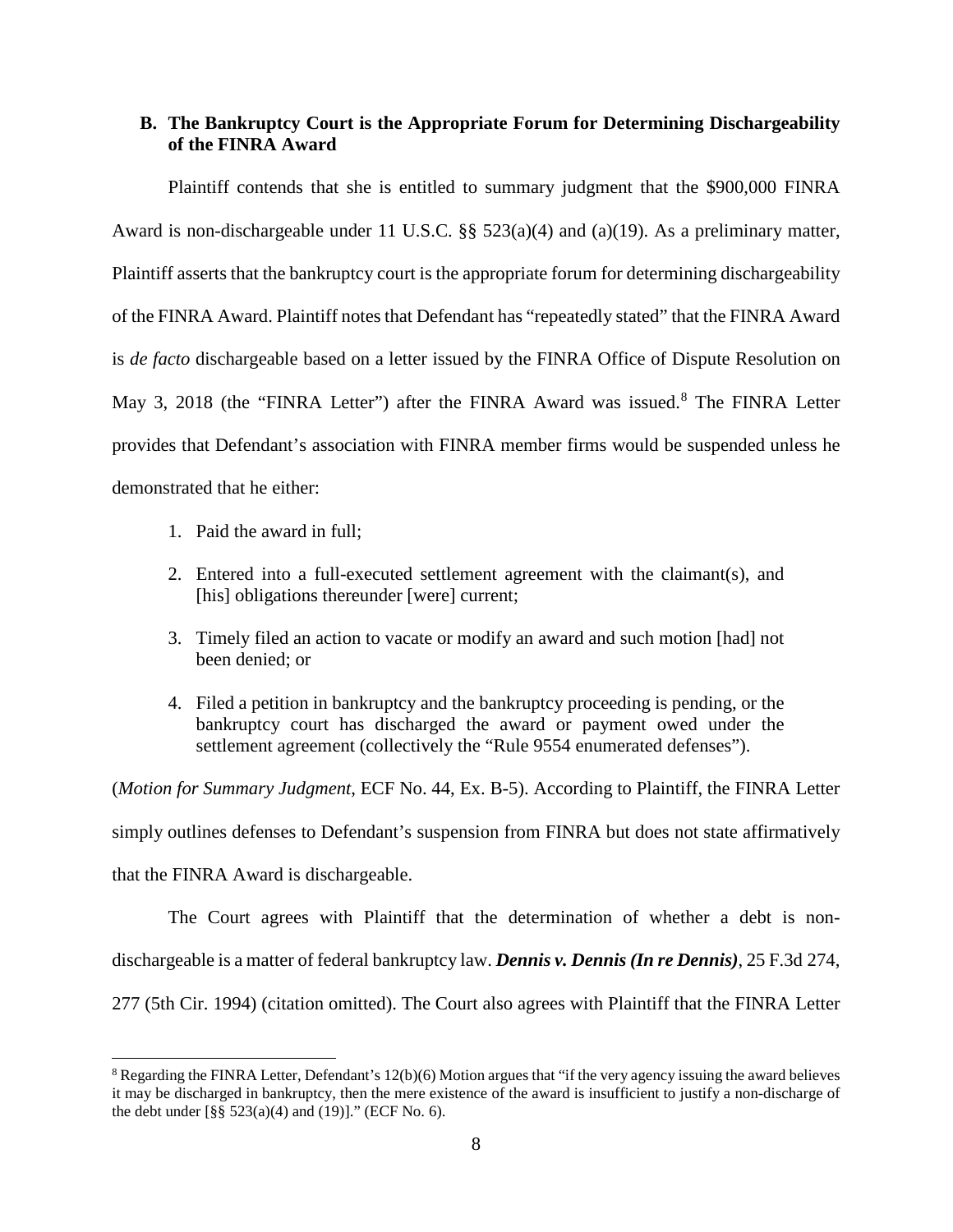merely outlines the defenses that Defendant could have raised to avoid having his FINRA membership suspended. The contents of the FINRA Letter are neither binding nor persuasive to the Court on the issue of non-dischargeability of the FINRA Award under  $\S$ § 523(a)(4) and 523(a)(19). The FINRA Letter's inquiry to Defendant as to whether the FINRA Award was discharged in bankruptcy has no impact on the Court's duty to assess the merits of Plaintiff's nondischargeability claims against Defendant in this adversary proceeding.

### **C. Dischargeability of the FINRA Award Under § 523(a)(19)**

Next, Plaintiff argues that the FINRA Award is conclusively non-dischargeable under § 523(a)(19) because the FINRA Panel has already determined Defendant's violations and proof of the entry of order of the violations has been tendered to this Court. Plaintiff argues, moreover, that Defendant is estopped from arguing any additional facts or law that would preclude him from liability for FINRA violations. Plaintiff relies on *McGraw & Pfeifer Sutter Fam. LLC v. Collier (In re Collier)* for the proposition that "judgments and settlements from state securities fraud causes are non-dischargeable without the need to relitigate in bankruptcy court." 497 B.R. 877, 903 (Bankr. E.D. Ark. 2013) (citation omitted). In response, Defendant has argued that the award cannot be deemed non-dischargeable under  $\S 523(a)(19)$  because there were no findings of specific violations of securities laws, fraud, breach of fiduciary duty, or the imposition of punitive damages.

Section 523(a)(19) of the Bankruptcy Code provides that a discharge under § 727 does not discharge a debt that:

 $(A)$  is for-

(i) the violation of any of the Federal securities laws, . . . any of the State securities laws, or any regulation or order issued under such Federal or State securities laws; or

(ii) common law fraud, deceit, or manipulation in connection with the purchase or sale of any security; and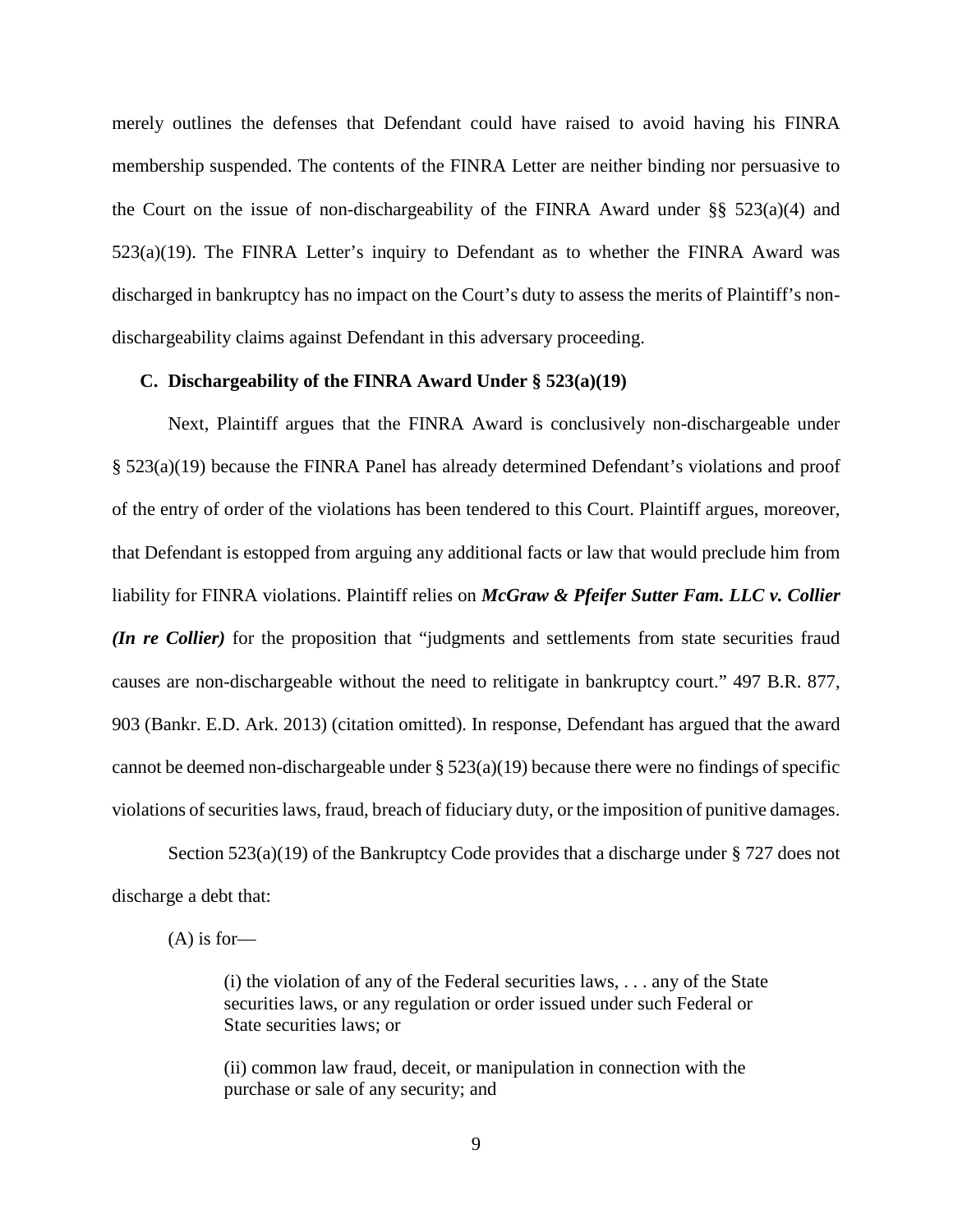(B) results*,* before, on, or after the date on which the petition was filed, from

(i) any judgment, order, consent order, or decree entered in any Federal or State judicial or administrative proceeding;

(ii) any settlement agreement entered into by the debtor; or

(iii) any court or administrative order for any damages, fine, penalty, citation, restitutionary payment, disgorgement payment, attorney fee, cost, or other payment owed by the debtor.

11 U.S.C. § 523(a)(19) (West 2019). "The burden is on the creditor to show a debt is nondischargeable under § 523(a)." *Grogan v. Garner*, 498 U.S. 279, 283 (1991). For a debt to be non-dischargeable under  $\S$  523(a)(19), an objecting creditor must prove that: "(1) the debt is for violation of securities laws or for common law fraud in connection with the sale of a security; and (2) the debt must be memorialized in a judicial or administrative order, or in a settlement agreement." *Wright v. Minardi (In re Minardi)*, 536 B.R. 171, 191 (Bankr. E.D. Tex. 2015) (citing *Collier*, 497 B.R. at 902).

In *Collier*, the debtor, a financial advisor, advised the plaintiffs to purchase certificates of deposit that turned out to be part of a Ponzi scheme. 497 B.R. at 882. The plaintiffs argued that the debtor violated state securities laws and engaged in deceptive, misleading sales by unreasonably recommending the purchase of a security. *Id*. at 901. The plaintiffs asked the court to rule that if a court or tribunal did determine that Debtor violated securities laws, then such determination would be non-dischargeable. *Id*. Stated differently, the plaintiffs asked the court to determine the debtor's actual liability for state law securities violations and to find that such liability was nondischargeable under § 523(a)(19). *Id*. The *Collier* court refused to determine the debtor's actual liability, requiring that there be a "non-bankruptcy forum's determination of the [d]ebtor's having violated securities law." *Id*. at 903. In dicta, the *Collier* court noted that "the primary purpose of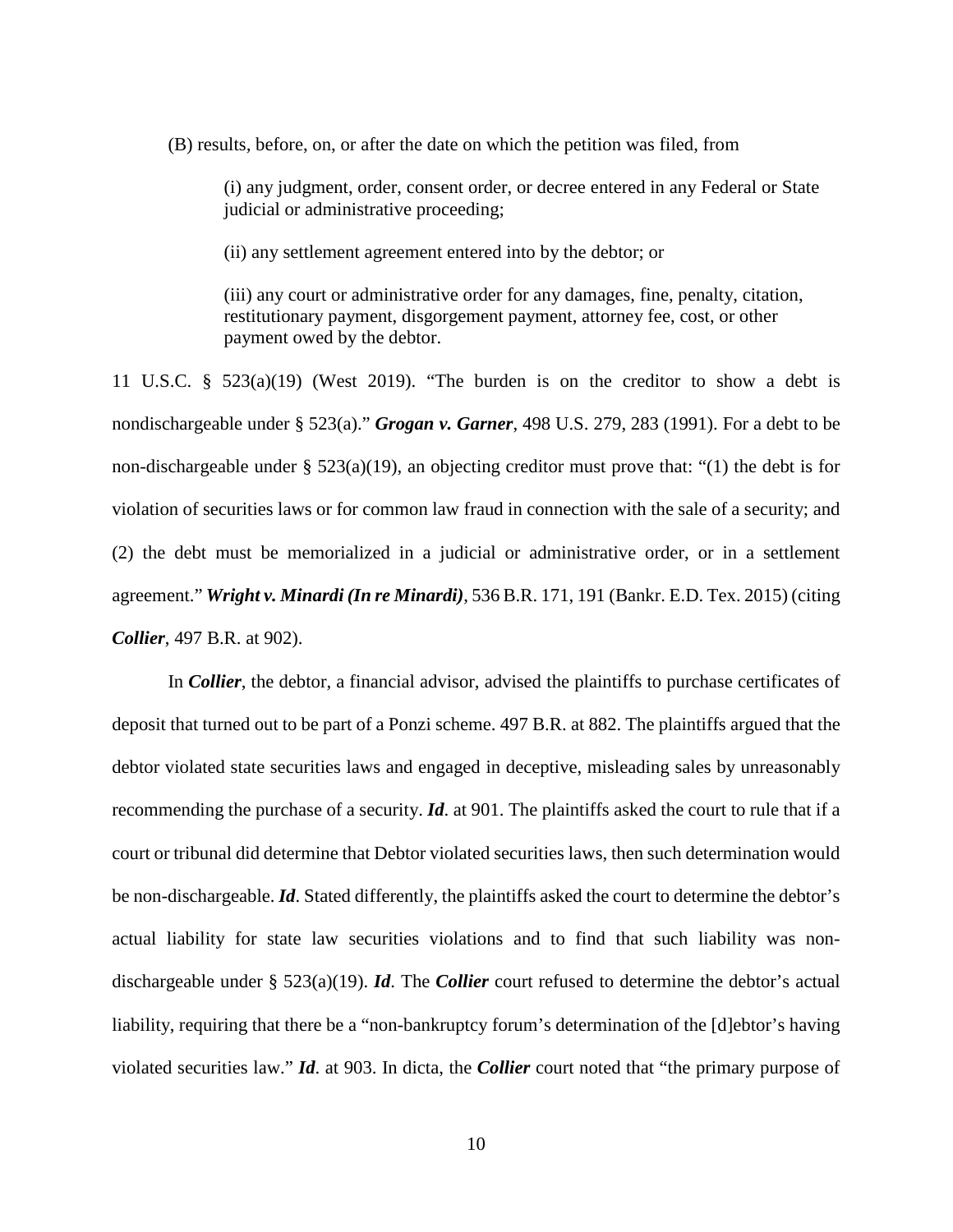[§ 523(a)(19)] was to ensure that judgments and settlements from state securities fraud cases are nondischargeable without the need to relitigate in bankruptcy court." *Id*. (citing *Faris et al v. Jafari (In re Jafari)*, 401 B.R. 494, 496 (Bankr. D. Colo. 2009) (citation omitted).

Here, Plaintiff is not urging the Court to litigate the  $\S$  523(a)(19) claim on the merits. Rather, Plaintiff is requesting that the Court find, as a matter of law, that the FINRA Award is nondischargeable because the FINRA Panel has already determined Defendant's violations of securities laws and breaches of fiduciary duty, and proof of the entry of the order of the violations has been tendered to this Court. (ECF No. 44. Ex. B-1.) Plaintiff asserts that Fifth Circuit courts have agreed with the reasoning in *Collier*. Specifically, Plaintiff cites to *Kokas v. Osborne (In re*  **Osborne**), a case from the United States Bankruptcy Court for Eastern District of Texas, which held:

Once a determination of securities violation or related fraud has been made by a non-bankruptcy tribunal, and proof of the entry of that order or the existence of a settlement is tendered to the bankruptcy court, the debt is rendered nondischargeable under  $\S$  523(a)(19) without proof of any additional element in a manner outside the traditional analysis of issue preclusion principles.

No. 16-40903, Adv. No. 4068, 2017 WL 1232407, at \*4 (Bankr. E.D. Tex. Apr. 3, 2017). Generally, other courts have held that § 523(a)(19) "provides for an underlying determination of liability that, in itself, serves as the basis for rendering a debt nondischargeable." *Voss v. Pujdak (In re Pujdak)*, 462 B.R. 560, 576 (Bankr. D.S.C. 2011).

Following the two-prong test discussed in *Collier*, *Osborne*, and *Minardi*, the Court finds that the FINRA Award is non-dischargeable under  $\S$  523(a)(19). First, the Court finds that the FINRA Panel, a non-bankruptcy tribunal, has issued its FINRA Award determining that Defendant is liable for compensatory damages, costs, and attorneys' fees in relation to violations of securities laws in connection with the sale of a security. Second, the Court finds that the compensatory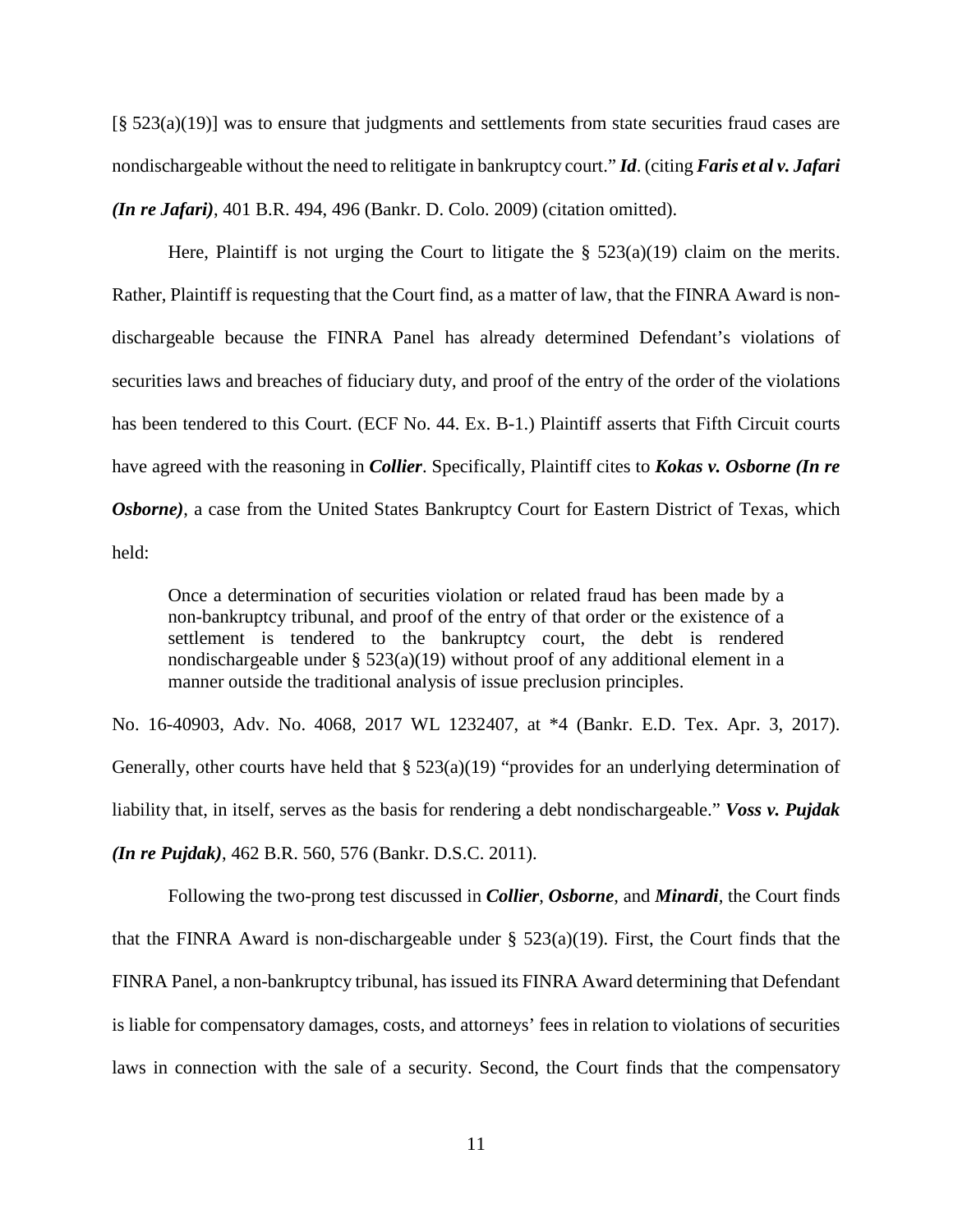damages, costs, and attorneys' fees awarded to Plaintiff in the FINRA Award are memorialized in a judicial order that was entered in Bexar County District Court.

The Court concludes that the FINRA Award arose, at least in part, in connection with Defendant's violation of Texas securities laws. In her Statement of Claim filed with the FINRA Office of Dispute Resolution, Plaintiff asserted that Defendant, in violation of the Texas Securities Act, "offered and sold securities by means of untrue statements of material fact and/or omissions of material facts necessary in order to make statements made . . . which caused [Plaintiff] to suffer injury." (ECF No, 44, Ex. B-4). Plaintiff's Statement of Claim also includes counts against Defendant alleging violations of equitable principles of trade and fair dealing, and breach of fiduciary duty. (*Id*.) Defendant filed a Statement of Answer in response to Plaintiff's Statement of Claim denying Plaintiff's allegations of Texas Securities Fraud. (*Id*.)

The FINRA Award reiterates that Plaintiff asserted causes of action in its Statement of Claim for "violations of the Texas Securities Act, violation of principles of equitable trade and fair dealing, supervision violations, breach of fiduciary duty, negligent training and supervision, and participatory and vicarious liability"<sup>[9](#page-11-0)</sup> (the "FINRA Claims"). (*Id*.) The FINRA Panel, "after considering the pleadings, the testimony and evidence presented at the hearing, decided in full and final resolution of the issues submitted for determination" that Defendant is liable to Plaintiff for \$625,000.00 in compensatory damages, \$250,000.00 in attorneys' fees, and \$30,000.00 in costs. (*Id*.)

The Court acknowledges Defendant's argument that the FINRA Award does not specifically indicate whether it was awarding damages, attorneys' fees, and costs based on certain

<span id="page-11-0"></span> <sup>9</sup> As to Defendant. Plaintiff's Statement of Claim alleges violations of Texas Securities Act, violations of equitable principles of trade and fair dealing, breach of fiduciary duty, and attorney's fees and court costs. (ECF No. 44, Ex. B-4). Plaintiff's additional allegations of supervision violations, negligent training and supervision, and participatory and vicarious liability were brought only against Scottrade, Rubicon, and Heridia. (*Id*.)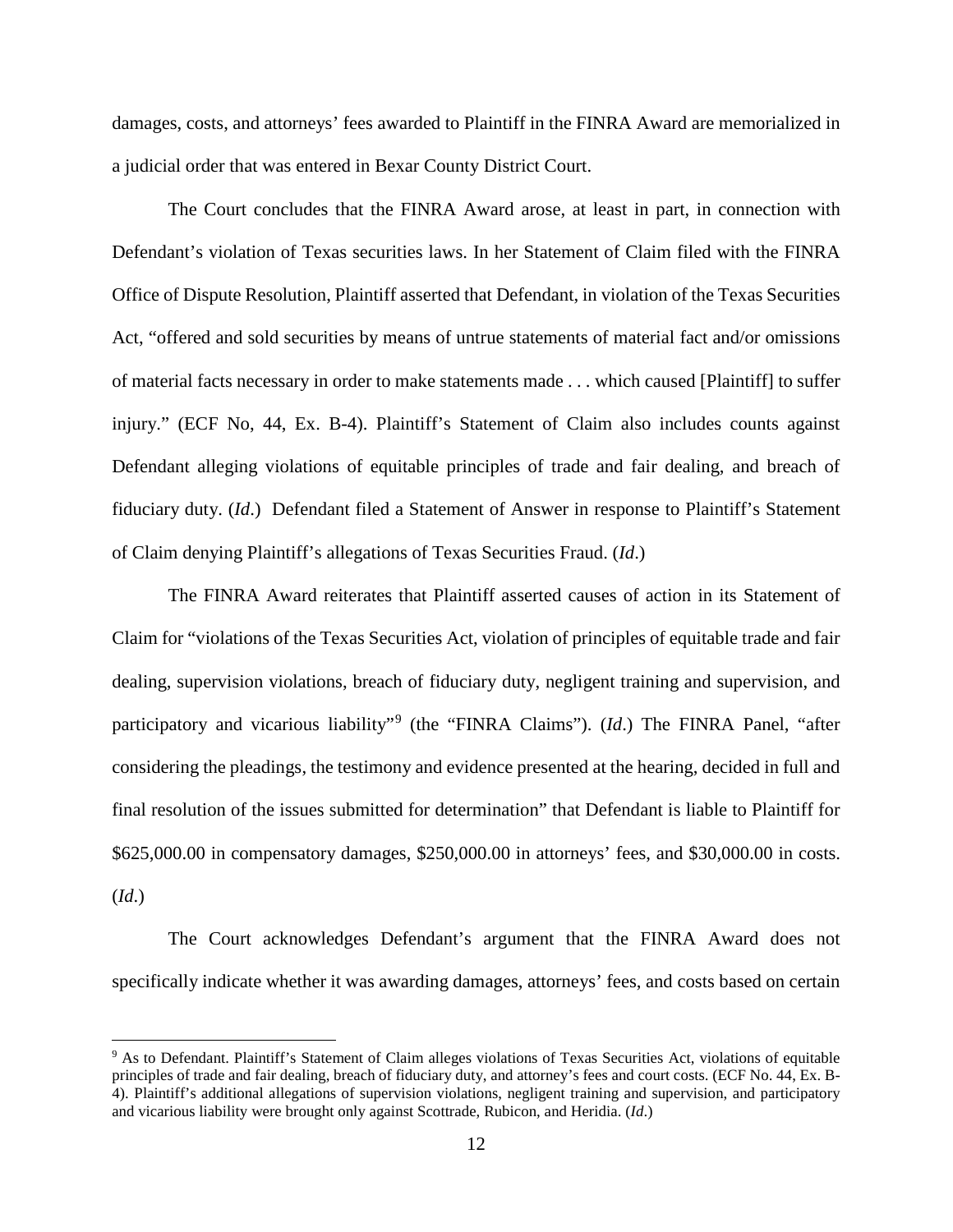or all the FINRA Claims. (ECF No. 5, p. 3.) Defendant, however, filed a Statement of Answer to the FINRA Claims denying the allegations made in Plaintiff's Statement of Claim and asserting various affirmative defenses. The FINRA Panel made determinations on the merits, and Defendant was given a meaningful opportunity to defend himself. The FINRA Award states that it was "decided in full and final resolution of the issues submitted for determination." (*Id*.) Once "a tribunal other than the bankruptcy court [determines] . . . whether a federal or state securities violation or some type of related fraud has occurred," the Court should not disturb or attempt to relitigate those findings. *Minardi*, 536 B.R. at 192; *see In re Chan*, 355 B.R. 494, 503 (Bankr. E.D. Pa. 2006) (recognizing that § 523(a)(19) was added to the Bankruptcy Code to "make judgments and settlements based upon securities law violations nondischargeable, protecting victims' ability to recover their losses"). Therefore, because the indebtedness owed to Plaintiff by Defendant is based in part upon violation of state securities violations, and because the indebtedness has been memorialized by entry of the FINRA Award and related judgment in Bexar County District Court, the Court finds that the FINRA Award is non-dischargeable pursuant to  $§$  523(a)(19).

#### **CONCLUSION**

The outstanding indebtedness owed by Defendant, Clyde Jones, to Plaintiff Nola Lanell Jenkins, Trustee of the Kathryn Childress Irrevocable Trust, comprised of compensatory damages in the sum of \$625,000.00, costs in the sum of \$30,000.00, and attorneys' fees in the sum of \$250,000.00, all as established by the Agreed Order Granting Plaintiff's Application to Confirm Arbitration Award that was entered by the 166th Judicial District of Bexar County, Texas in cause number 2018CI07697 on September 25, 2019, are excepted from discharge pursuant to 11 U.S.C.  $§$  523(a)(19).